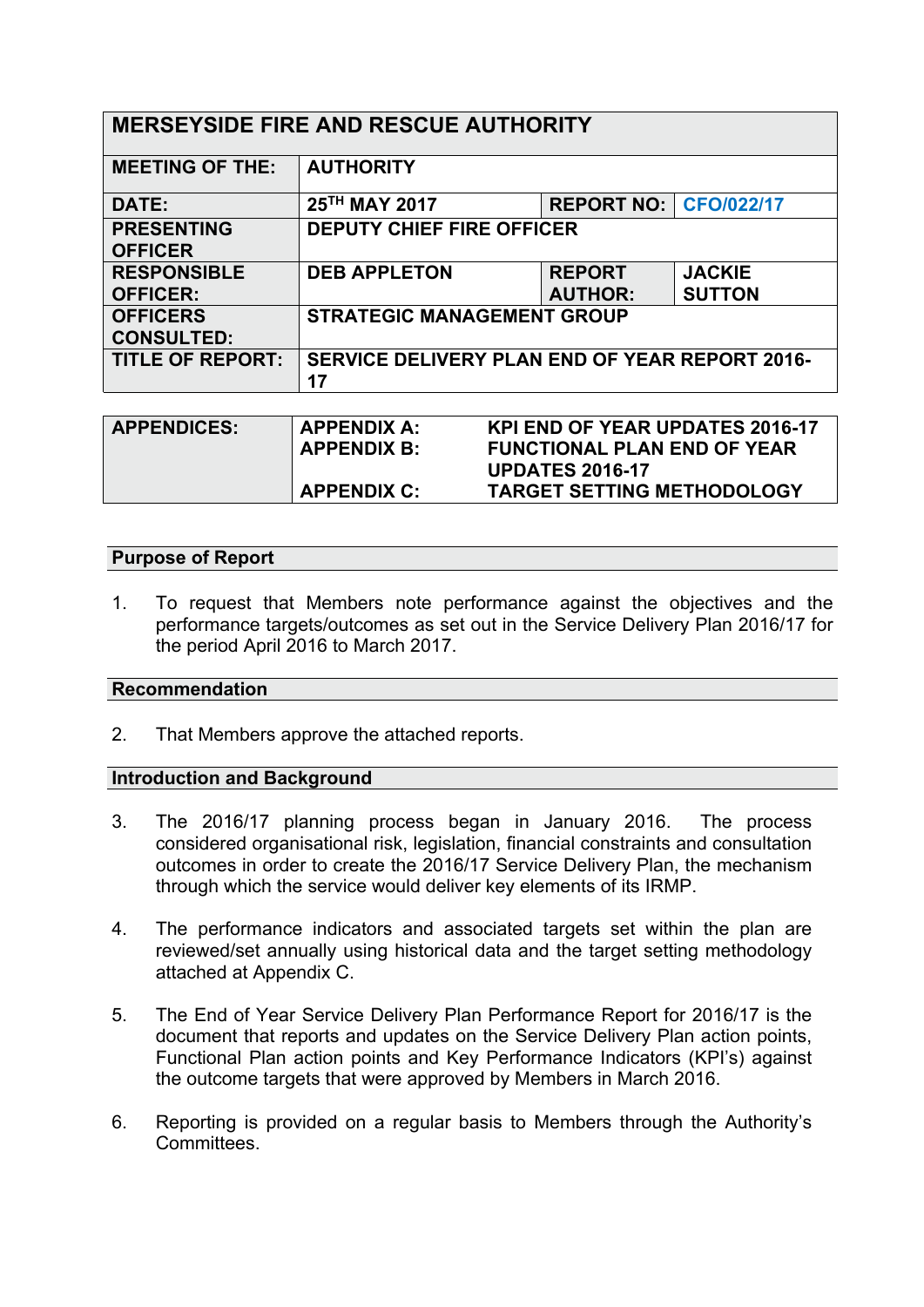# **Performance Indicators**

- 7. Performance measures are grouped in the following way:
	- Key Performance Indicators Outcomes for MFRA & Merseyside residents
	- Tier 1 Local Performance Indicators Outputs by MFRA staff
	- Tier 2 Local Performance Indicators Outputs by MFRA staff
- 8. The report to Members focuses on the Key Performance Indicators utilising the Local Performance Indicators to provide more granular detail should that be required through scrutiny.
- 9. The format has been designed to give a clearer illustration of how the Service is performing against Key Performance Indicators which are grouped together e.g. the Anti-Social Behaviour group includes LPI61a Number of Deliberate Vehicle Fires and LPI 61b Number of Anti-Social Behaviour (ASB) fires (small). This information is published in full on the Authority website.
- 10. The PI's are monitored each month through the Performance Management Group (PMG) which is an internal committee consisting of Area Managers, Directors and relevant Functional managers. The group is chaired by the Deputy Chief Fire Officer. Exceptions and areas of poor or good performance are highlighted and action plans put into place as appropriate.
- 11. A full review of Performance Indicators was carried out prior to the new reporting year. For the most part, indicators were found to be still current and fit for purpose.
- 12. All performance for April 2016 to March 2017 is covered in detail in the appendices to this report.

# **Equality and Diversity Implications**

13. Equality and Diversity actions form part of the Service Delivery Plan and each action is equality impact assessed as appropriate. Performance against Equality Objectives is included in the twice yearly Equality and Diversity update reports that are considered by this Committee.

# **Staff Implications**

- 14. There are no direct staffing implications contained within this report. Performance is discussed with relevant staff during the planning process and reporting periods, and those staff provide updates and put in place strategies and plans for performance improvement where required.
- 15. The Service has adopted a methodology for setting performance targets that ensures station staff are involved in that process.